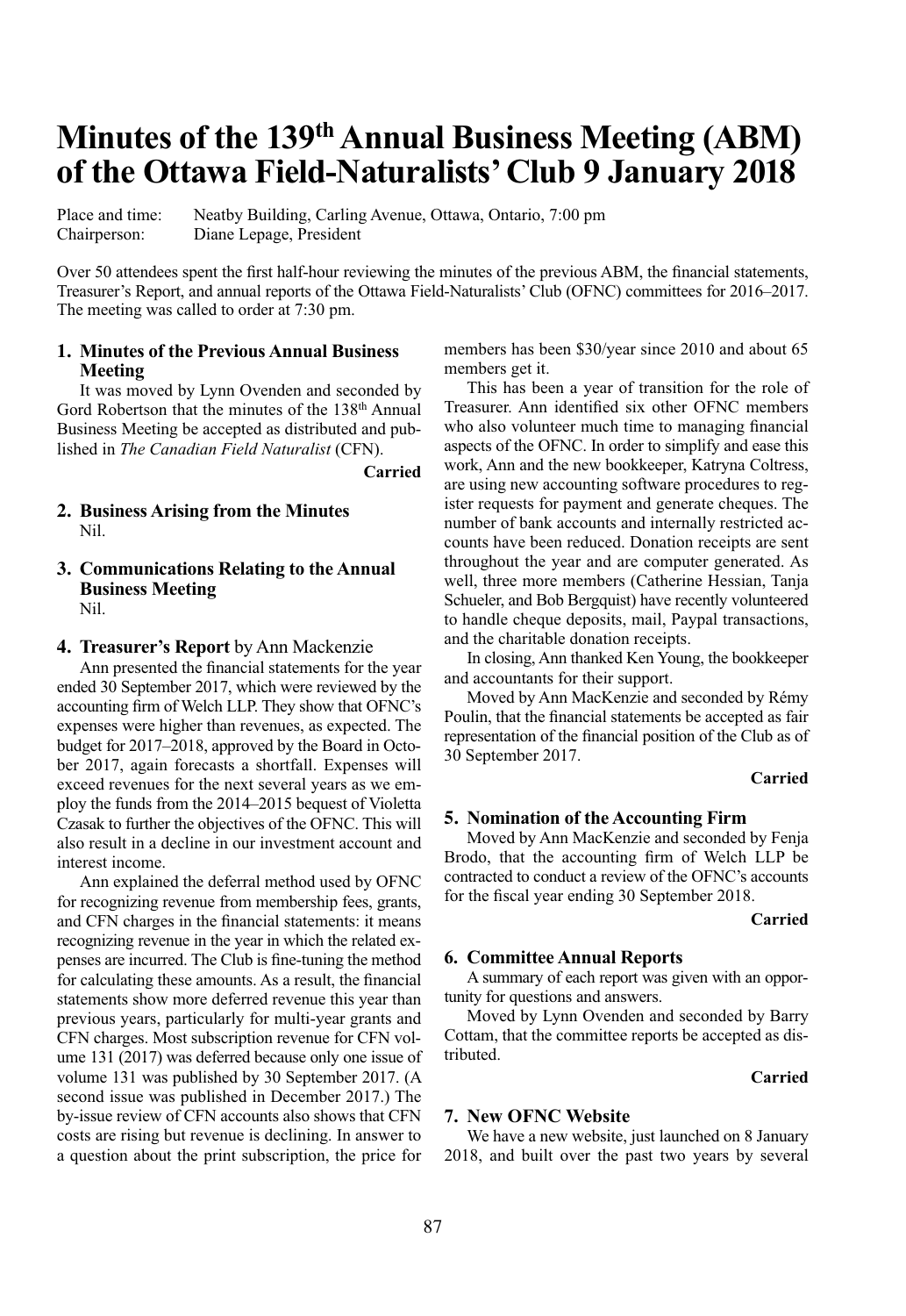members and a local web company on a WordPress platform. OFNC members from several parts of the Club can contribute news and keep the content up-todate. Annie Bélair provided a visual tour of the new website.

## **8. Nominations for Board of Directors positions**

#### **Relevant Excerpts from the OFNC Constitution (revised February 2000)**

Article 8 – "The Council shall consist of the officers of the Club and up to eighteen additional members, all members of the Club."

Article 12 – "The officers of the Club and other members of the Council shall be elected annually at the Annual Business Meeting. The nomination of sufficient persons for election to the various offices and membership of the Council shall be the responsibility of the Nominating Committee, which shall act in the manner prescribed in the By-Laws.

The Council shall, at the earliest possible date, appoint chairs and members of Standing and ad hoc committees and Editor and Business Managers, as required for club publications."

Fenja Brodo presented the slate of candidates nominated to the Board of Directors for 2018:

## ExECuTIVE COMMITTEE

| Diane Lepage            | President                                 |  |  |  |  |
|-------------------------|-------------------------------------------|--|--|--|--|
| Jakob Mueller           | 1 <sup>st</sup> Vice President and Chair, |  |  |  |  |
|                         | Events Committee                          |  |  |  |  |
| Lynn Ovenden            | Recording Secretary                       |  |  |  |  |
| Treasurer               | Ann MacKenzie                             |  |  |  |  |
| <b>DIRECTORS</b>        |                                           |  |  |  |  |
| Fenja Brodo             | Past President                            |  |  |  |  |
| Robert Cermak           | Chair, Birds Committee                    |  |  |  |  |
| Owen Clarkin            | Chair, Conservation                       |  |  |  |  |
|                         | Committee                                 |  |  |  |  |
| <b>Edward Farnworth</b> | Representative, Fletcher                  |  |  |  |  |
|                         | Wildlife Committee                        |  |  |  |  |

Catherine Hessian Member-at-Large Anouk Hoedeman Chair, Safe Wings Ottawa Diane Kitching Representative, Macoun

Gordon Robertson Chair, Education

Jeff Saarela Chair, Publications Henry Steger Chair, Membership Eleanor Zurbrigg Chair, Awards Ken Young Chair, Finance

## Ex OFFICIO:

Annie Bélair, Editor of *Trail & Landscape* Dwayne Lepitzki, Editor of *The Canadian Field-*

*Naturalist*

Moved by Fenja Brodo and seconded by Ernie Brodo that this slate of nominees be accepted as members of the Board of Directors of the OFNC for 2018.

Field Club

and Publicity

## **Carried**

Fenja acknowledged Rémy Poulin's departure from the Board after several years of service as the Chair of Finance Committee and before that of Birds. She expressed pleasure at Ken Young's return to the Board, as Chair of Finance. Committee chairs will be approved by the Board of Directors at the January 2018 meeting.

#### **9. New Business and General Discussion**

Bob Cermak asked which committee manages the OFNC facebook and twitter accounts. Currently, no committee is responsible for these social media. Gord Robertson serves as the Board's liaison to the Facebook group. The twitter account is inactive.

## **10. Adjournment**

Moved by Julia Cipriani and seconded by Gord Robertson that the meeting be adjourned.

#### **Carried**

LYNN OVENDEN Recording Secretary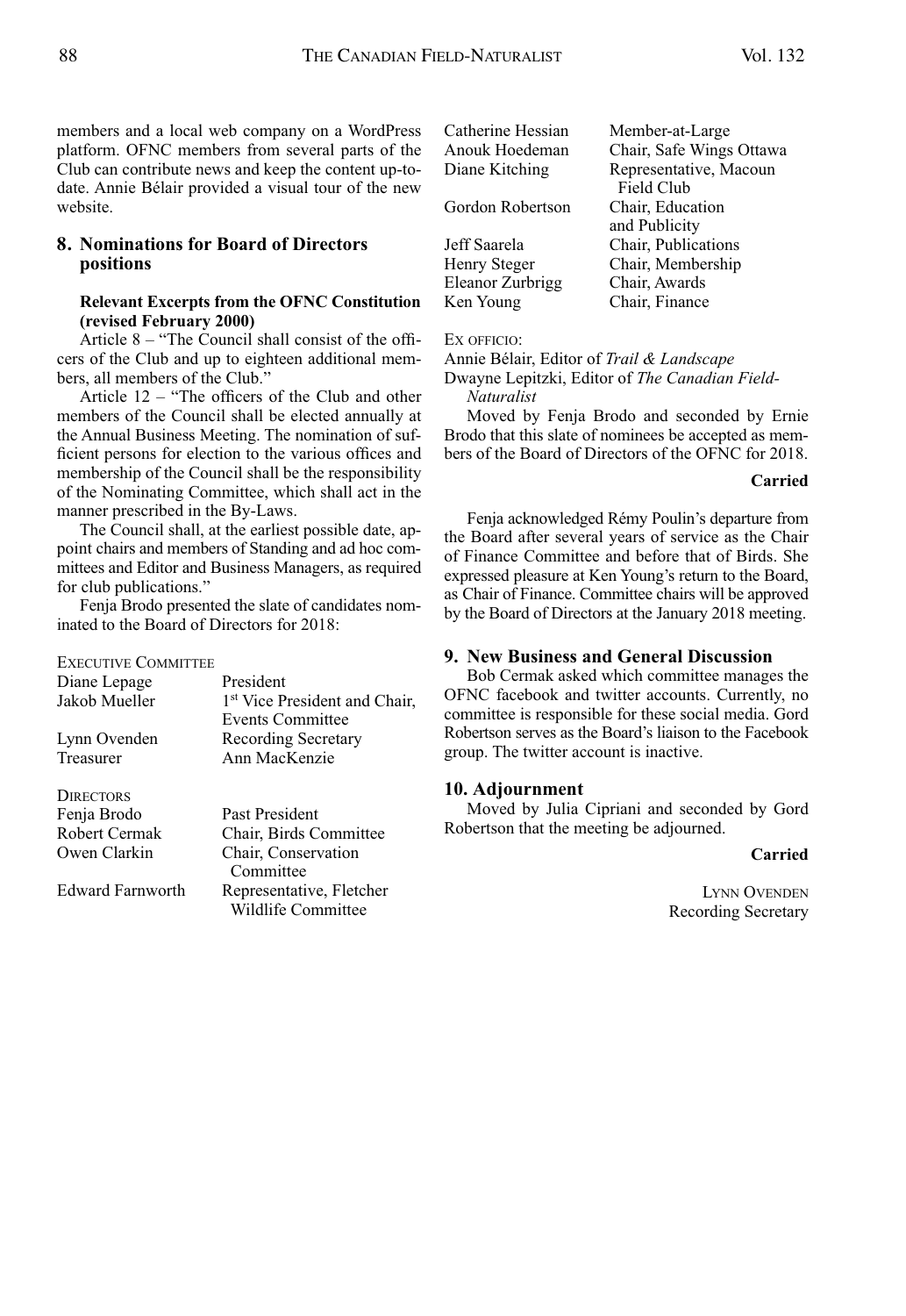## **Annual Reports of OFNC Committees for October 2016–September 2017**

## **Awards Committee**

The Awards Committee manages the process to annually recognize those OFNC members and other qualified persons who, by virtue of their efforts and talents, are deserving of special recognition. In late 2016, nominations were received and evaluated (see awards criteria at [http://ofnc.ca/about-ofnc/awards\)](http://ofnc.ca/about-ofnc/awards), resulting in nominees for five awards being recommended to the Board of Directors for approval. Biographies were written for each award winner for publication in the Club's journals and posting on the website. The awards were presented at the annual Awards Night in April 2017. The recipients' names, type of award (in brackets) and rationale for recognition follow below.

- Dr. John McNeill (Honorary Member): In recognition of lifetime contributions to Canadian botany and botanical nomenclature.
- Gordon Robertson (Member of the Year): For enthusiastic support of many activities of the Club.
- Sandra Garland (George McGee Service): For long and dedicated service to the Club and Fletcher Wildlife Garden projects.
- Richard Waters (Conservation Member): For engaging students in designing and building nest boxes and installing them in appropriate habitat.
- TheCity of Ottawa (Conservation Non-member): For modifying habitat to aid hatchling Snapping Turtles at the Britannia Conservation Area.

President Diane Lepage selected Carolyn Callaghan as the recipient of the 2016 President's Prize for her achievements in leading delivery of the CFN online with an innovative presence.

The committee thanks Mark Brenchley for helping with awards certificate design and printing. We thank Sandra Garland for technical support to the awards section of the club's website.

Awards Committee: Irwin Brodo, Julia Cipriani, Christine Hanrahan, Karen McLachlan Hamilton

ELEANOR ZuRBRIGG, Chair

## **Birds Committee**

The Birds Committee and the Club des Ornithologues de l'Outaouais organized another successful Ottawa Christmas Bird Count in December 2016. Though the official OFNC Falcon Watch is defunct at the moment, several members continue to keep an informal watch on the Heron Road nest site. Three more young Peregrines (*Falco peregrinus*) successfully fledged from this location this season. Safe Wings Ottawa has left the Birds Committee to become a standing committee of the club. This past summer saw the renewal of the Club's agreement with the Department of National Defence for access to the causeway at the Shirley's Bay. New rules of access were put in place to ensure that club members will continue to enjoy this special privilege.

#### CHRIS TRAYNOR, Chair

## **Conservation Committee**

The signature accomplishment of the OFNC Conservation Committee in 2017 was successfully spearheading a campaign, along with Ontario Nature, the David Suzuki Foundation, and other organizations, to end the Snapping Turtle (*Chelydra serpentina*) hunt in Ontario. The province had proposed limiting the hunt due to long-term, increased pressure on the Snapping Turtle population from habitat loss, road mortality, and hunting/poaching. Eliminating the hunt altogether is a simpler and more effective measure to help stabilize the declining Snapping Turtle population.

Members of OFNC-Conservation offer public outreach and active conservation work in the field. We led numerous conservation events this year, including: 25 guided public nature tours, six public lectures, six bioinventories, and attendance/contribution to at least 10 conservation-related meetings. Our committee members continued to enthusiastically document wildlife near Ottawa and further afield with over 9000 observations entered into iNaturalist alone, and hundreds of records into other databases; many of these observations were of species of significant conservation interest.

As in previous years, we met regularly to discuss and plan actions regarding species of conservation concern (both threatened indigenous species, and emerging potentially invasive exotics) and habitat conservation/ restoration projects. We collaborated on conservation work with a number of external organizations and other OFNC committees throughout the year.

Our committee gained two members this year: we were pleased to welcome Susan Gallinger, and Jakob Mueller (chair of OFNC-Events).

OWEN CLARKIN, Chair

#### **Education and Publicity Committee**

Several new projects were undertaken this year. One involved the installation of "storyboards" in eight locations around the Fletcher Wildlife Garden (FWG). The storyboards, designed by Mark Brenchley, were mounted on cedar posts; each can hold two removeable 8.5×10" posters (one in English, one in French) showing seasonal wildlife that may be seen near that post. Spring, summer, fall, and winter posters have been displayed in turn. Gord also developed a flyer with a scav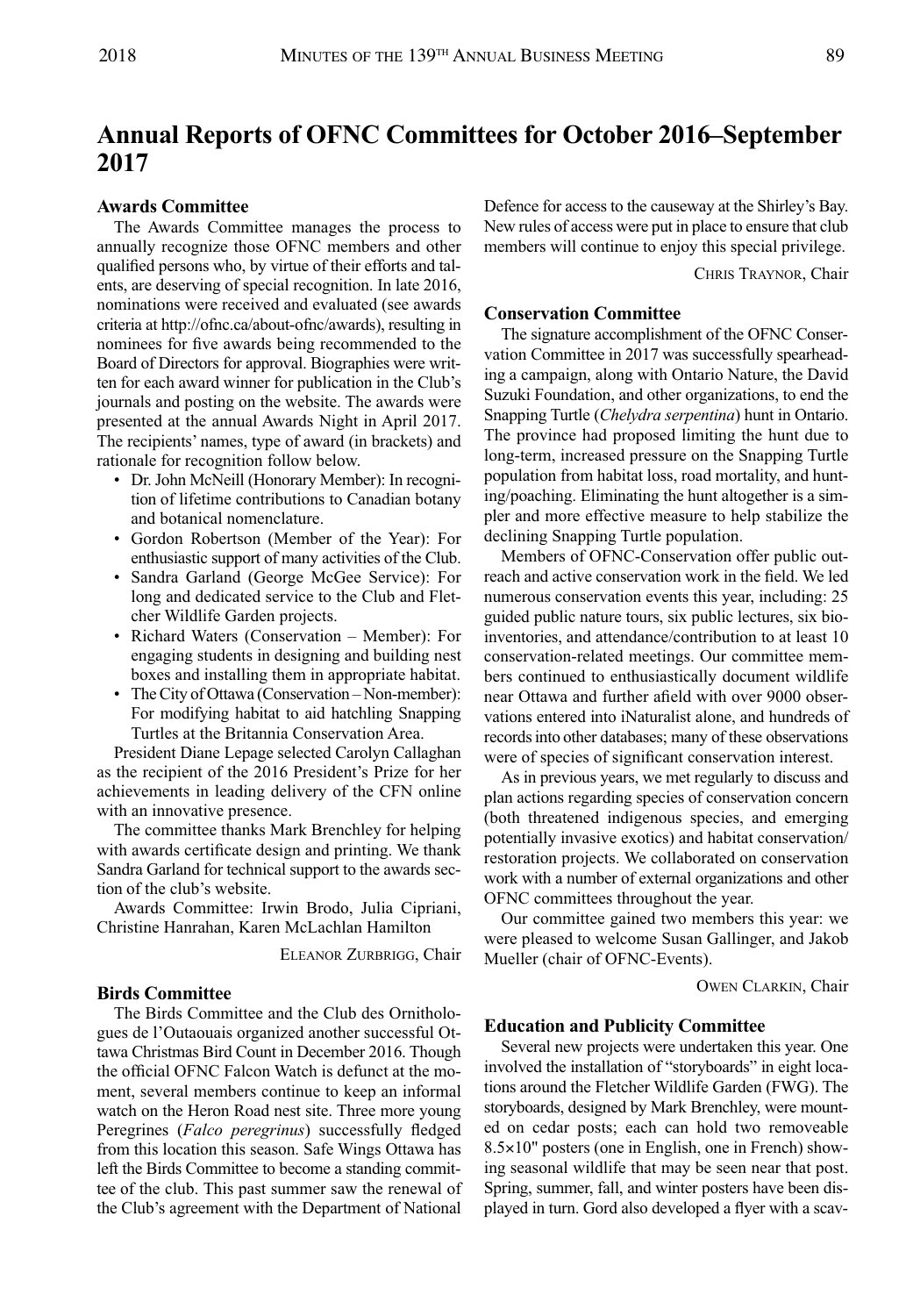enger-hunt-like list of animals and plants at FWG that visiting families can use when they visit.

Another new event this year was a springtime open house at the Interpretation Centre. Several members hosted about 40 visitors with drinks, cookies, and tours of the garden. The event was well publicized with an excellent radio interview by CBC's Giacomo Panico on the morning of the event.

This year we had only one application for sponsorship to the Youth Summit of Ontario Nature. She attended the event and gave an informative and illustrated presentation at Neatby of her stay. Lucy Patterson and Kathy Conlan were again judges at the annual Ottawa Regional Science Fair. They presented three awards (\$100 each) to the winning students.

We brought the OFNC display to a number of public events, including: City of Ottawa's Wildlife Speaker Series at Centrepointe and City Hall, Migratory Bird Day at Brewer Park, Bug Day at the Neatby Building, Gatineau Park Bioblitz, Earth Day at Hunt-Club Riverside Park Community Centre. Bug Day was especially successful this year with 100s of attendees visiting our microscope tables. A callout for volunteers yielded 12 enthusiastic OFNC members who assisted with identifying insects and observing specimens under the microscopes.

GORDON ROBERTSON, Chair

#### **Events Committee**

The Events Committee planned, coordinated or supported:

- 44 outings
- 9 monthly meetings, including the annual business meeting (This is normally 10; however, the March meeting was postponed, and later cancelled.)
- 5 other presentations or workshops
- 2016 Awards celebration at St. Basil's Church, held on 25 February.

The focus of outings, workshops, and monthly meetings included birds (18), general natural history (13), botany (7), insects (6), amphibians and reptiles (5), conservation (2), geology (2), photography (2), snails (1), lichens (1), and astronomy (1).

Unusually poor spring weather, including recordbreaking precipitation and high, prolonged flooding of the Ottawa River, led to a number of postponements and cancellations. At least 6 events were rescheduled between March and June. A herpetological expedition to Morris Island and a mothing night in Larose Forest were among the cancellations.

Monthly meetings continue to be held in Salons A & B of the Neatby Building. Ensuring the availability of the venue has been an issue, causing the sudden postponements of the March and April meetings. The January business meeting was held at the Fletcher Interpretation Centre.

Committee members in 2017: Holly Bickerton, Julia Cipriani, Owen Clarkin, Hume Douglas, Margaret Hart, Bev McBride, and Jakob Mueller.

If you have ideas for events or would like to lead an outing or event, please contact Jakob Mueller (jm890\_7 AT hotmail.com) or any other member of the committee.

JAKOB MuELLER, Chair

#### **Finance Committee Annual Report 2017**

Ann MacKenzie assumed the duties of Treasurer this year, and Rémy Poulin took over from her as Investment Manager. Work continued to have the bookkeeper take on additional functions and to take full advantage of technology.

The budget for 2017–2018 was prepared and presented to the Board in September for approval in October. While a shortfall of revenues over expenses of \$84 thousand is estimated, recent history suggests that the actual deficit will be less. Regardless, such a shortfall is considered manageable given the Club's overall strong financial position with investments totalling almost \$1.525 million at the end of September 2017.

The Club's accounting framework includes internally restricted funds that, over time, grew to eight in number. This is unnecessarily complex and, with the increasing use of separate account codes to track specific expenditures, provides little practical benefit. Consequently, in September, the Finance Committee proposed to the Board that the system be streamlined by reducing the number of these funds to three. The Board voted to approve this change starting in October 2017.

RéMY POuLIN, Chair

## **Fletcher Wildlife Garden**

This year has been a very productive one at the Fletcher Wildlife Garden in spite of the very wet and cool start to the outdoor season. We recruited a large number of new volunteers and several new corporate and student groups helped with more physical tasks. Our work groups and individuals overseeing designated areas of the FWG, called nodes, combined to make a workforce that had a noticeable impact on the garden's appearance. In several areas, our work to remove invasive species (Dog-strangling Vine [*Vincetoxicum rossicum*], comfrey, buckthorn) is particularly evident. Over 5500 hours of volunteer time was spent maintaining the various parts of the Fletcher Wildlife Garden.

#### **Visitors**

The number of visitors, local, national, and international, has increased, and volunteers have received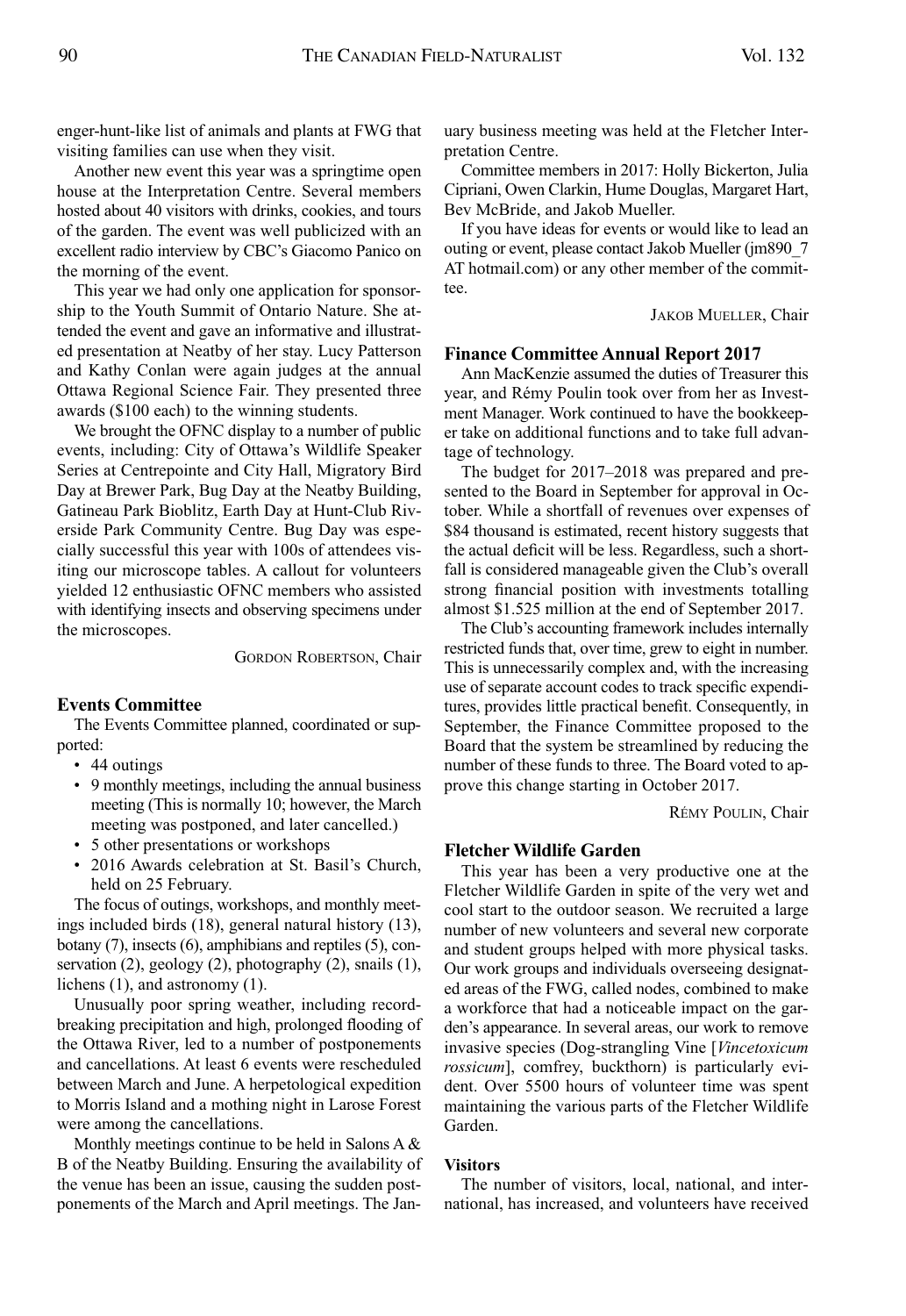many positive comments about the garden. The Fletcher Wildlife Garden is part of the Ottawa Garden Council and the Garden Promenade, which increased our visibility to the public and encouraged more visitors. High praise was received from the Ontario Environment Commissioner who toured the Fletcher Wildlife Garden early in the spring. Our Sunday afternoon open Resource Centre, the Back Yard Garden, the Butterfly Meadow, and the Amphibian Pond are popular points of interest. The addition of several information posts has helped visitors understand the wide variety of flora and fauna that can be found at the Fletcher Wildlife Garden.

#### **Amphibian Pond**

Work on the pond started early in the spring when the company contracted to dredge the pond returned to do contouring work, finish the pathway around the pond, and spread topsoil along the south bank. A large work group then planted over 2400 plants native wildflowers on the south bank. A chain-link fence was installed around the pond to protect the new plantings and prevent dogs from entering the pond. The plentiful rains ensured a good survival rate of the new plants; however, erosion meant that the new pathway had to be repaired several times to avoid accidents to walkers. Large quantities of Flowering Rush (*Butomus umbellatus*), an aquatic invasive species, returned in abundance and was removed manually throughout the summer.

#### **Plant Sale**

The plant sale was, again, a very successful event. A large number of old and new customers pushed our sales to over \$5000. This is one of our most labourintensive activities, involving a large number of volunteers.

#### **Fletcher Plaque**

Parks Canada has erected a plaque on the Fletcher Wildlife Garden grounds to commemorate James Fletcher, Canada's first Dominion Entomologist and Botanist appointed in 1884. He oversaw the creation of the Arboretum and of a botanic garden to bring together all the native species of plants in Canada and to test the hardiness and adaptability of shrubs and trees growing in northern climates. James Fletcher was also a founding member of the Ottawa Field-Naturalists' Club.

## **Pollinator Project**

With support from Friends of the Earth, Ottawa University students built and planted three raised pollinator beds at the FWG. These will be maintained as model "pollinator gardens in a box" to show visitors what plants can be grown in a small space to help pollinators.

TED FARNWORTH, Fletcher Wildlife Garden Committee

#### **Macoun Club**

The Committee organized the activities of the Macoun Field Club by telephone and e-mail. All four Committee members have been leaders with the Macoun Club for periods in the order of 10, 20, and 30 years, so matters of routine management are divided up into familiar patterns. Sixteen meetings were held indoors, with some presentations being made by outside speakers and others by Macoun Club leaders. There were 17 field trips, mostly to familiar places; one, to the Brewer Park pond, was a joint event coordinated with the OFNC.

The Club works closely with the National Capital Commission to monitor for, study, and attempt to control invasive plants in and near the Macoun Study Area in Stony Swamp. An illustrated record of all events was maintained on the Club's website [\(http://ofnc.ca/prog](http://ofnc.ca/programs/macoun-field-club) [rams/macoun-field-club\)](http://ofnc.ca/programs/macoun-field-club).Issue no. 71 of *The Little Bear* magazine was written and illustrated by Macoun Club participants.

For the second time, Macoun Club Committee members also volunteered to provide a field program to a Carleton University environmental-science class in the Macoun Club's Nature Study Area.

The Committee Chair, who has maintained the Macoun Club's independent web site for years, participated in the OFNC's Website Working Group, and kept a duplicate Macoun Club site on the new platform up-todate throughout the year in case it should go live at any time.

ROBERT E. LEE, Macoun Club Committee

## **Membership Committee**

The distribution of Club membership for 2017 on 30 September 2017 is shown in the table below, with the corresponding numbers shown in brackets for 30 September 2016. "Other" represent mostly affiliate organizations that receive complimentary copies of the Club's publications. There was an increase of 77 in membership in 2017 and showed a return to the upward trend in membership noted since 2013 with the exception in 2016. Members within 50 km of Ottawa comprised 738 of the membership of 848.

Families of children in the Macoun Club are given complimentary membership to encourage interest in the Club in the longer term. Macoun Club participation increased slightly in 2017.

HENRY STEGER, Chair

## **Publications Committee**

The Publications Committee manages publication of the Club's scientific journal *The Canadian Field-Naturalist* (CFN), the Club's regional publication *Trail & Landscape*, and Special Publications. The committee also advises OFNC with respect to issues relating to research including research grants. Publications Com-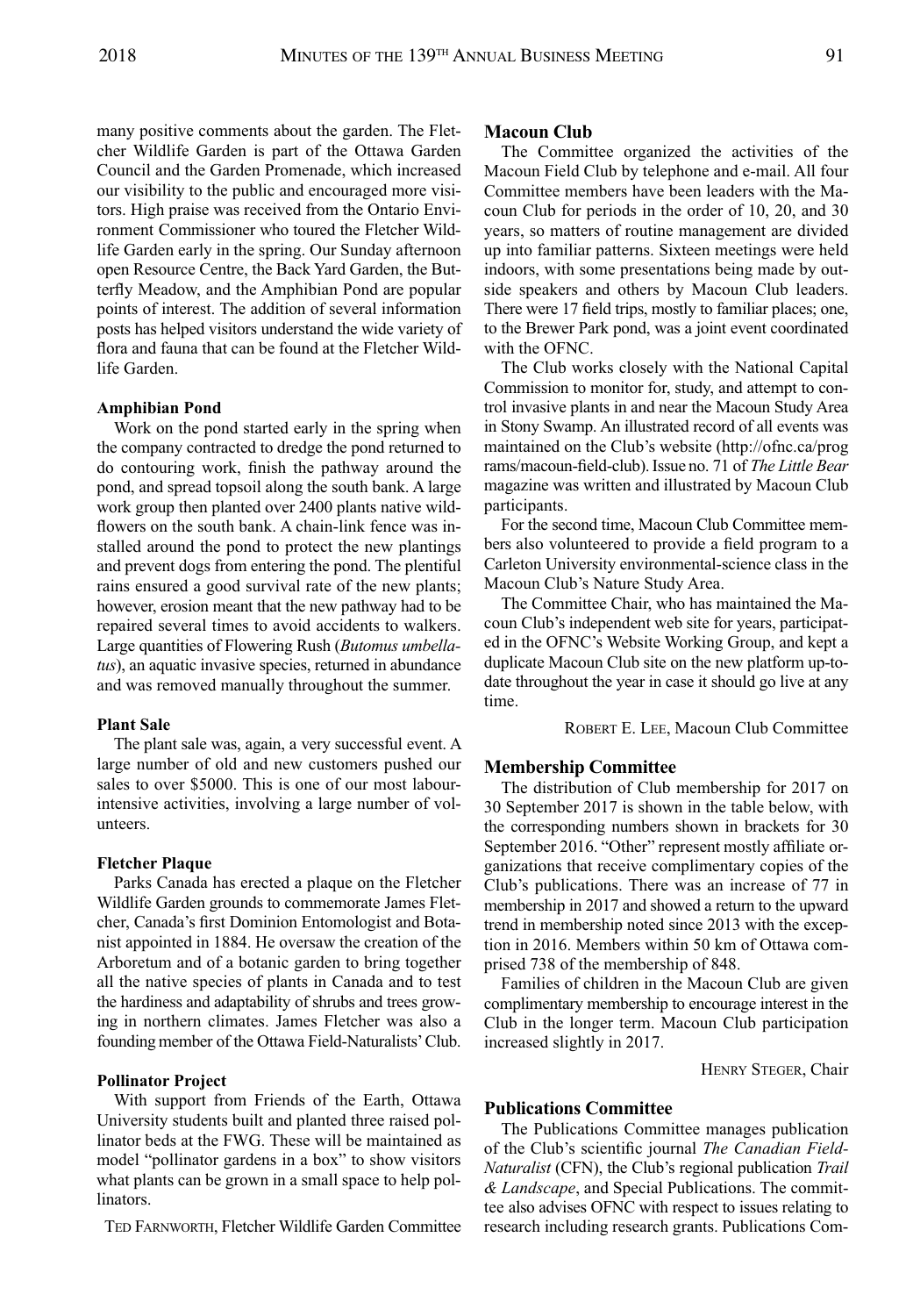|              | <b>CANADIAN</b> |       | <b>USA</b>   |          | <b>OTHER</b> |                     | <b>TOTAL</b> |       |
|--------------|-----------------|-------|--------------|----------|--------------|---------------------|--------------|-------|
|              | 2017            | 2016  | 2017         | 2016     | 2017         | 2016                | 2017         | 2016  |
| Individual   | 399             | (358) |              | (8)      | 0            | (0)                 | 406          | (364) |
| Family       | 316             | (286) | 0            | (0)      |              | $\left( 0\right)$   | 316          | (287) |
| Student      | 24              | (19)  | 0            | $^{(1)}$ | 0            | (0)                 | 24           | (20)  |
| T&L          | ◠               | (2)   | $\mathbf{0}$ | (0)      | 0            | $\left( 0\right)$   |              | (2)   |
| Honorary     | 25              | (25)  | $\mathbf{0}$ | (0)      | $\theta$     | $\scriptstyle{(1)}$ | 26           | (25)  |
| Life         | 40              | (41)  | 3            | (3)      |              | 11                  | 44           | (45)  |
| Other        | 24              | (24)  | $\mathbf{0}$ | (0)      |              | $_{\left(1\right)}$ | 25           | (25)  |
| Macoun Club  | 18              | (16)  |              |          |              |                     | 18           | (16)  |
| <b>TOTAL</b> | 848             | (771) | 10           | (12)     | 3            | (3)                 | 861          | (784) |

mittee meetings were held on 26 November 2016, 3 May 2017, and 4 October 2017. Committee members were Annie Bélair (Editor, *Trail & Landscape*), Dan Brunton, Carolyn Callaghan, Paul Catling, Barry Cottam (Book Review Editor, CFN), William Halliday (Journal Manager, CFN), Karen McLachlan Hamilton, Diane Kitching, Dwayne Lepitzki (Editor-in-Chief, CFN), Amanda Martin (Assistant Editor, CFN), Frank Pope, Jeff Saarela (Chair), David Seburn, and Eleanor Zurbrigg, who newly joined the committee.

## *Trail & Landscape*

A major achievement this year was the launch of the re-designed *Trail & Landscape*. The first 50 volumes of the publication were printed primarily in black and white. The first two issues of volume 51 in 2017 were printed in colour in the "old format", and the new allcolour design appeared in volume 51(3) (July–September 2017), a Special 50<sup>th</sup> Anniversary Issue. Work on the new design was led by *Trail & Landscape* Editor Annie Belair, and involved back-and-forth consultation with the Publications Committee. Feedback on the new format from Club membership has been extremely positive and encouraging.

### *The Canadian Field-Naturalist*

Three issues of CFN were published: 130(3), 130(4), and 131(1). Beginning with 130(3), a new subheading was added to the cover page of the journal: "THE CANADIAN FIELD-NATuRALIST: A JOuRNAL OF FIELD BIOLOGY AND ECOLOGY", to reflect the type of content we publish. Barry Cottam began his tenure as Book Review Editor with volume 130(2). Publication of 130(3) completed the Editor-in-Chief transition from Carolyn Callaghan to Dwayne Lepitzki. Ken Young, former chair of the Finance Committee, continued to manage CFN subscriptions, page charge invoices and budget tracking, and Eleanor Zurbrigg took over subscriptions in summer 2017. Copy editing of CFN papers was provided by Sandra Garland and Dr. John Wilmshurst of Jasper, Alberta, a new member of the team.

Digital Object Identifiers (DOIs) were successfully implemented in CFN. A DOI is a unique alphanumeric identifier for a piece of content (e.g., a scientific paper) that is permanent and can be linked to on the web. DOIs have been assigned to all journal content as far back as 117(2), and beginning with 131(1), DOIs are included in the references. On the journal website, low resolution PDF files of CFN content going back to volume 125 were replaced with higher-resolution files, and all content is now posted in high resolution.

In 131(1) a new type of content was introduced in CFN. "Thematic Collections" are editor-selected compilations of previously published contributions to both CFN and *Trail & Landscape*, on a central theme with links to each article. The first Thematic Collection focussed on alvars in Canada.

Several papers published this year in CFN received regional and national media coverage, reflecting not only the important contributions to science published in the journal but also the importance and relevance of the journals content—and the Club as a whole—to broader society in Canada. These papers all deal with issues related to climate change: expanded range limits of boreal birds in the Torngat Mountains, northern Labrador [\(http://dx.doi.org/10.22621/cfn.v131i1.1957\)](http://dx.doi.org/10.22621/cfn.v131i1.1957), reported on by The Telegram (St. John's); expanded range limits of Beaver (*Castor canadensis*) into tundra habitat in Yukon and Alaska [\(http://dx.doi.org/10.226](http://dx.doi.org/10.22621/cfn.v130i4.1927) [21/cfn.v130i4.1927\)](http://dx.doi.org/10.22621/cfn.v130i4.1927), reported on by Radio Canada International and the Canadian Broadcasting Corporation (CBC); and interactions between Belugas (*Delphinapterus leucas*) and Killer Whales (*Orcinus orca*) in Hudson Bay [\(http://dx.doi.org/10.22621/cfn.v130](http://dx.doi.org/10.22621/cfn.v130i4.1925) [i4.1925\)](http://dx.doi.org/10.22621/cfn.v130i4.1925), reported on by the Canadian Press. Even content published over seventy years ago in CFN was mentioned in the media: in July 2017, the Ottawa Citizen reported that the arrival in Ottawa of Ring-billed Gulls (*Larus delawarensis*), which now are everywhere, was first reported in CFN in 1946. A 2016 *Trail & Landscape* article on long-term change in the pine grove vegetation at the Britannia Conservation Area, Ottawa,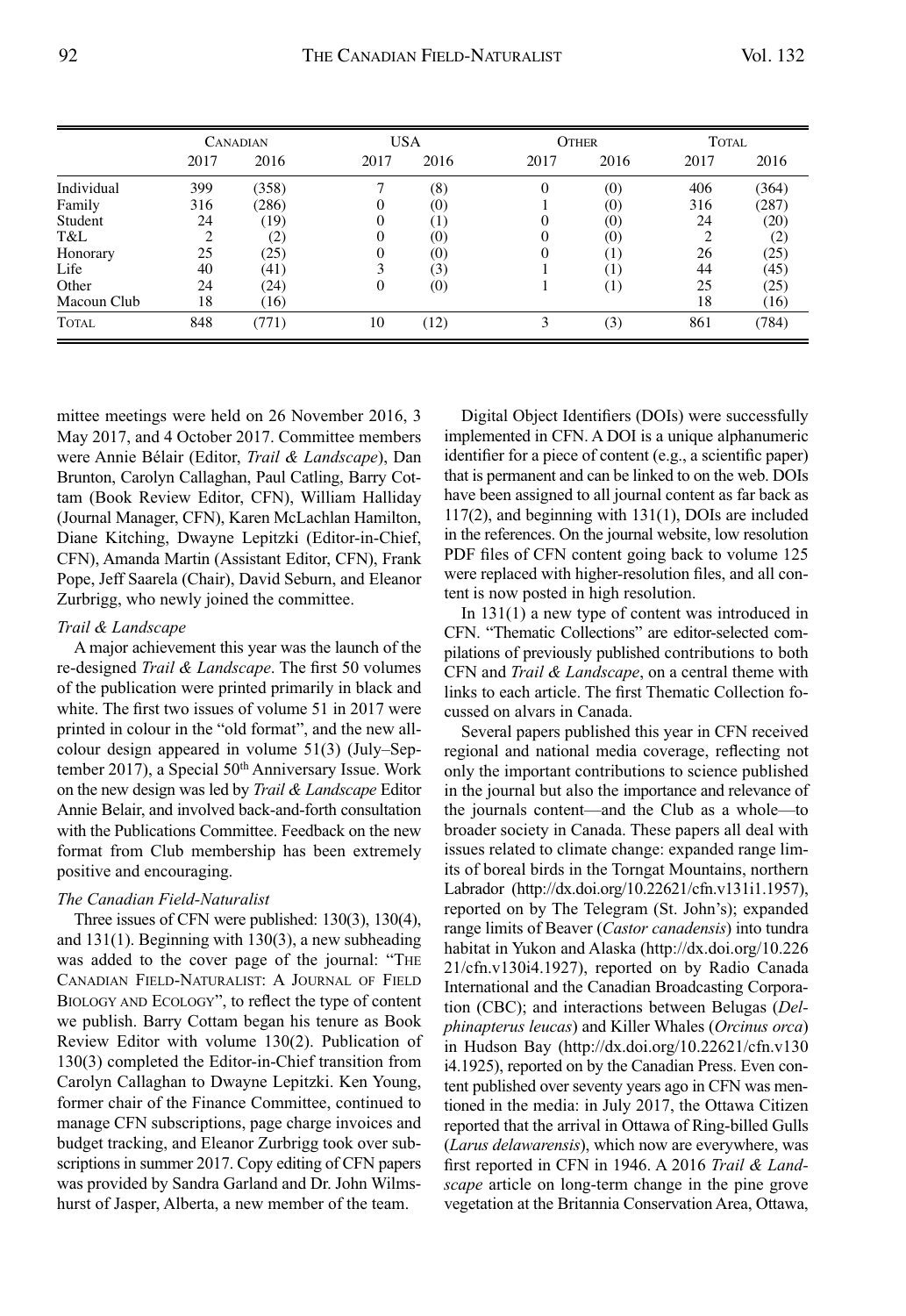Back issues of CFN were stored for decades in the Saunders Building, Central Experimental Farm, Agriculture and Agri-Food Canada, under the stewardship of W.J. Cody and, most recently, Paul Catling. In early 2017, the committee was informed that this storage space would no longer be available. Upon consolidation of the material, it was determined that these archives comprised volumes 109 to 123, with a few missing issues. In the current digital age, demand for hard copy back issues is practically nonexistent. Accordingly, a decision was made to divest the club of much of this space-consuming material. A small team of committee members convened, and subsets of available back issues were sorted and moved to the Red Barn on the Farm for temporary storage. This backlog material is freely available to anybody who wants it. The remainder of the back issues were recycled. More recent back issues (vols. 124 to present) are currently being stored by Wendy Cotie, our typographer who lays out CFN.

## **Ottawa Field-Naturalists' Club Research Grants**

2017 was the third year of the Ottawa Field-Naturalists' Club Research Grants program. Research grants support field-based research activities that reflect and promote the Club's objectives within eastern Ontario and/or western Quebec, focussed particularly upon the Club's study area. A total of \$15 000 is available each year to fund research proposals. The call for proposals for 2017 awards was sent around in November 2016, with an application deadline of 15 January 2017. A subcommittee convened and chaired by Dr. Tony Gaston reviewed all proposals and recommended funding all four of them. The funding recommendations were submitted to the Board of Directors, who approved all of them. One applicant subsequently declined the funding, resulting in three projects being funded:

- Paul Catling, independent researcher. Changing status of terrestrial snails in Ottawa.
- Mary Ann Perron, Ph.D. candidate, University of Ottawa. Are urban ponds good wildlife habitat?
- David Seburn, Seburn Ecological Services. Identifying breeding locations of the threatened Western Chorus Frog (*Pseudacris triseriata*) in eastern Ontario.

JEFFERY M. SAARELA, Chair

#### **Treasurer's Annual Report, 2017**

The Financial statements for the year ended 30 September 2017 have been prepared by our accounting firm, Welch LLP based on a review they conducted of our financial records. We appreciate the considerable

assistance of Mark Patry and Eric Leibmann. We do not get our books audited.

The financial statements are on an accrual basis which results in deferrals of funds received, such as membership fees, to the extent that there is a benefit owing to others after the date of the financial statements. We are continuing to fine tune our method of calculating these amounts which has resulted in greater deferrals this year than previous years. For example the CFN received subscription revenue for Volume 131 (2017) but only one issue of that volume was published by September 30th. As a result 75% of the subscription revenue was deferred. Furthermore, we received more grants this year than previously. Since a large portion of these grants relate to projects in the future our deferred revenue related to contributions is also higher. Note 6 of the Financial Statements (available at [http://](http://www.canadianfieldnaturalist.ca/index.php/cfn/article/view/2117/1999) [www.canadianfieldnaturalist.ca/index.php/cfn/article/](http://www.canadianfieldnaturalist.ca/index.php/cfn/article/view/2117/1999) [view/2117/1999\)](http://www.canadianfieldnaturalist.ca/index.php/cfn/article/view/2117/1999) provides more detail.

The last payment from the Czasak bequest was in 2015 and since then we have been incurring losses. We will be seeing expenses exceeding revenues for the next several years as we employ the bequest to further the objectives of the Club. This will also result in a decline in our investment account and interest income. The budget for 2017–2018 was approved by the Board on 16 October 2017. It forecasts a shortfall of \$84 000. Our budgets tend to overstate our shortfall because many revenue sources are uncertain. The budget for 2016–2017 projected a deficit of \$114 000 when, in fact it was \$43 000.

Our investments are in conservative bonds with maturities spread over future years somewhat evenly. As we continue to incur deficits more of the investments will be liquidated to provide the necessary cash. Remy Poulin has been our investment manager in 2017 and Catherine Hessian will be assuming that responsibility in 2018. They work closely with our investment advisor, Sue Anderson at BMO Nesbitt Burns and follow the investment policy approved by the Board.

This was a year of transition as the role of Treasurer changed from Ken Young to myself on 10 January 2017. At the same time it was our first full fiscal year with a new bookkeeper, Katryna Coltress at Plus Associates, and new accounting software procedures. I am working to simplify the role of the Treasurer so that it can be undertaken without a huge time commitment. Part of that process is to use technology and programs to the greatest extent possible. Some of the changes are:

- a) The number of bank accounts has been cut from three to one.
- b) All requests for payments are electronic submissions with no paper and some are on automatic payment. Individual claimants scan their receipts before forwarding for payment.